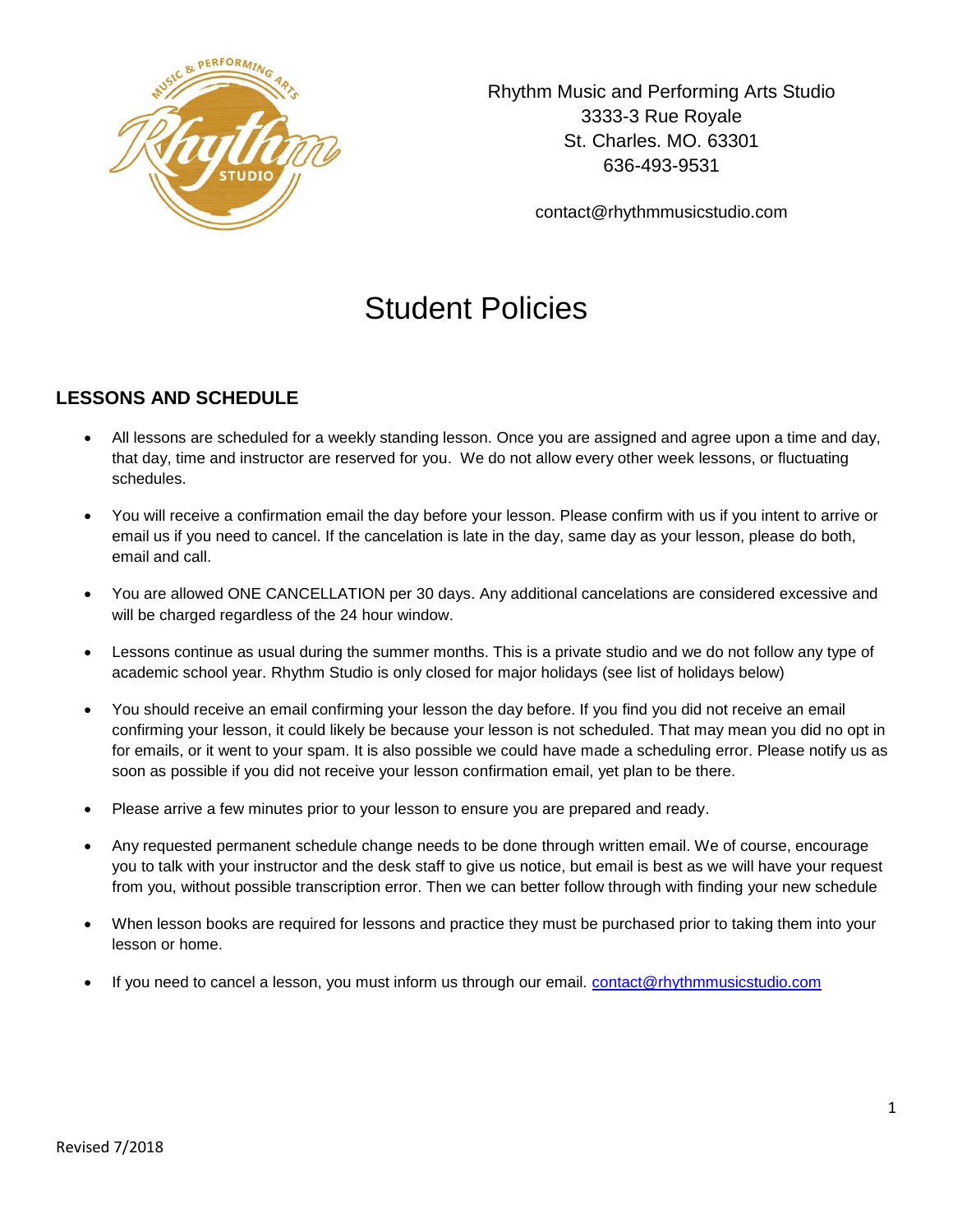# **PAYMENT POLICY**

- We do not charge enrollment fees
- All lessons must be purchased in packages offered
- All lesson payments are to be through automatic debit or credit card.
- With your enrollment you are agreeing to allow Rhythm Studio to charge your credit or debit card by the day of your last lesson of your package in order to continue lessons.
- If the cc or debit card is found to be insufficient, will be automatically remove the student from the schedule and the student is at risk of losing their regular time and instructor. We will make an effort to communicate with you and rectify this before removing you.
- It is your responsibility to ensure you have an updated credit/debit card on file To understand how to access your account, see below under "Managing your account."
- Purchase of lessons is non-refundable
- RENEWING YOUR LESSON PACKAGE: We provide a reminder via automated email that your package of lessons is running low and that you will be charged by the last day of your current package.
- All students have the ability to log into their account to see their scheduled lessons, their previous visits and how many lessons they have left. If you cannot log in, please contact us.

## **ABSENCES**

- Students are allowed ONE CANCELLATION per 30 days. Any additional cancelations are considered excessive and will be charged regardless of the 24 hour window.
- EARLY CANCELLATIONS: 24 hours or more in advance are considered early cancellations and will not be charged to your account. Unless you have already used your cancellation within your 30 days timeframe.
- LATE CANCELALTIONS: Cancelling after 24 hours or less prior to your lesson will be considered a late cancellation and will be charged to your account and is not subject to our make up policy
- Repeated cancellations or no-shows are at risk of losing their regular weekly schedule
- ALL ABSENCES, SCHEDULED PRIOR OR SAME DAY NEED TO BE EMAILED TO THE STUDIO. A phone call or in person correspondence to the studio terrific, but the only acceptable absence is through written form for reference via email (if it is just a few hours before your lesson, please call too)
- OUR EMAIL AND PHONE NUMBER ARE AT THE TOP OF THE FIRST PAGE
- Please do not only tell your instructor of your absence or inform the desk staff without an email. At times the communication may get lost.

## **NO SHOWS**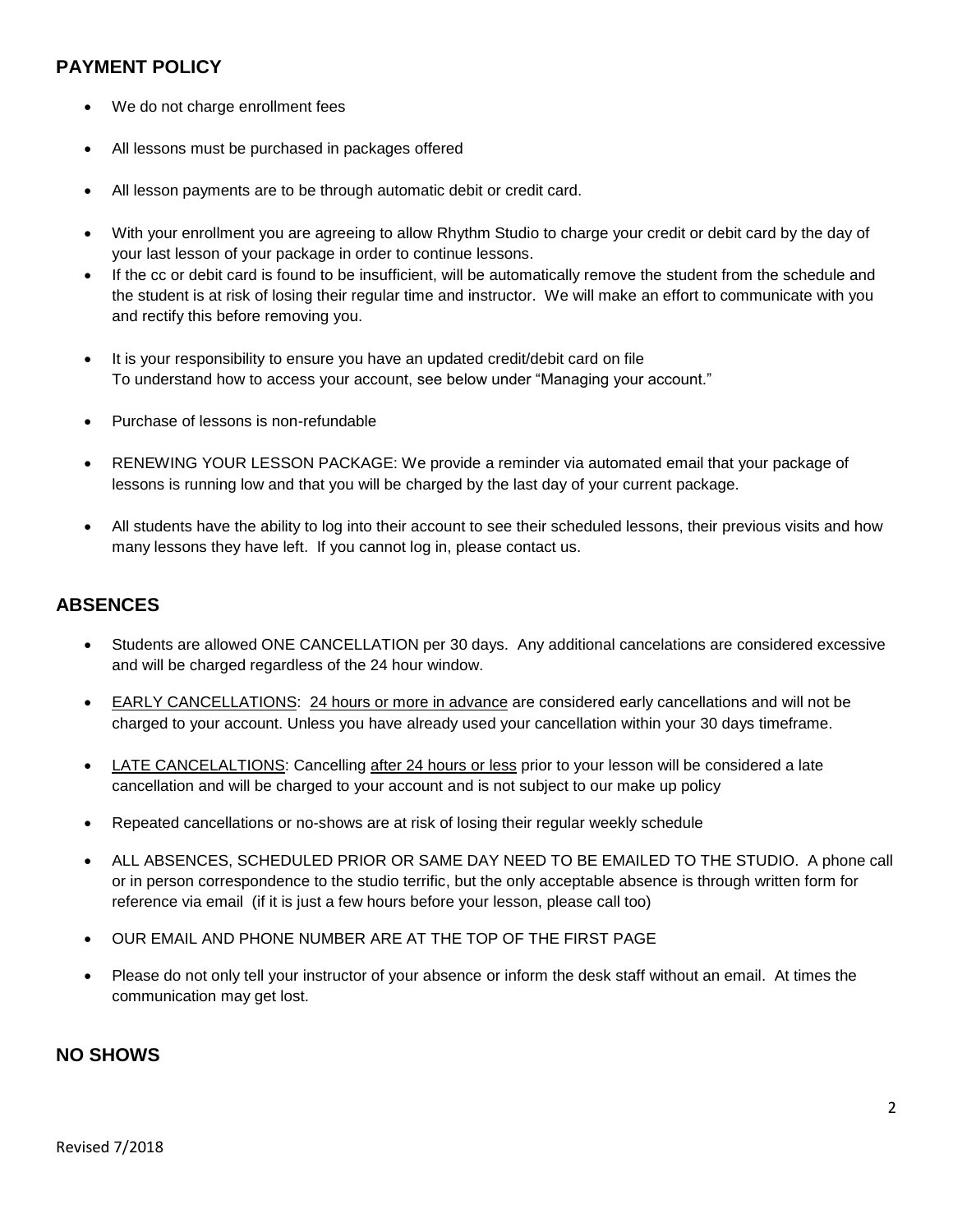- A "No-Show" is a student who does not show up for their lesson, and does not contact the studio to inform us that they will be absent
- If a student is a no show, we can only assume that student is choosing to discontinue lessons. We do make attempts to reach the student immediately, either during their lesson time, or soon thereafter. If we do not hear from the student WITHIN 24 HOURS, we reserve the right to fill their regularly scheduled spot with another student.

## **PROLONGED ABSENCES**

- We realize at times families take more than one week off for vacations. Rhythm Studio Policy is that we can hold a lesson schedule for two week absences with special submission of request. The lessons in those two weeks will need to be made up and will be deducted from your account.
- If you plan to extend your vacation beyond two weeks and do not intend to purchase more lessons, please let us know in advance so we can work out a return plan as we will not be able to hold your spot. The spot can be hold with payment of lessons from your account.

# **INSTRUCTOR ABSENCES**

- If your instructor needs to miss a lesson, Rhythm Studio reserves the right to provide a substitute. we will make every effort to supply a substitute instructor for you at your regular time and day. We may or may not have the opportunity to inform you of this instructor change
- Our instructors will communicate all necessary information about your lessons to substitute instructors in order to ensure the least amount of disruption of your lessons
- If we cannot find a substitute, your instructor will make every effort to make-up the lesson within that week. If they are unable to make-up the lesson, you will not lose that lesson and it will be added to your account.
- Make-up lessons cannot be guaranteed

## **WITHDRAWAL FROM LESSONS**

- **IF YOU INTEND TO QUIT LESSONS, PLEASE LET US KNOW VIA EMAIL: We require you to inform us in writing via email at least two weeks before your last purchased lesson in order to keep you from being charged in your next automatic payment.**
- If you do not receive a confirmation email from us stating that we have received your discontinuation of lessons, please let us know. On rare occasion an email may not send, may wind up in bulk mail, or be missed in some way. If that happens and you do not hear back from us, and do not follow up, we may not have discontinued your automatic payment.
- No refunds will be given if a student withdrawals from lessons before their package of lessons is used
- We MUST have your withdrawal from lessons in writing prior to your next auto-payment, or the auto-payment will go through resulting in no refund.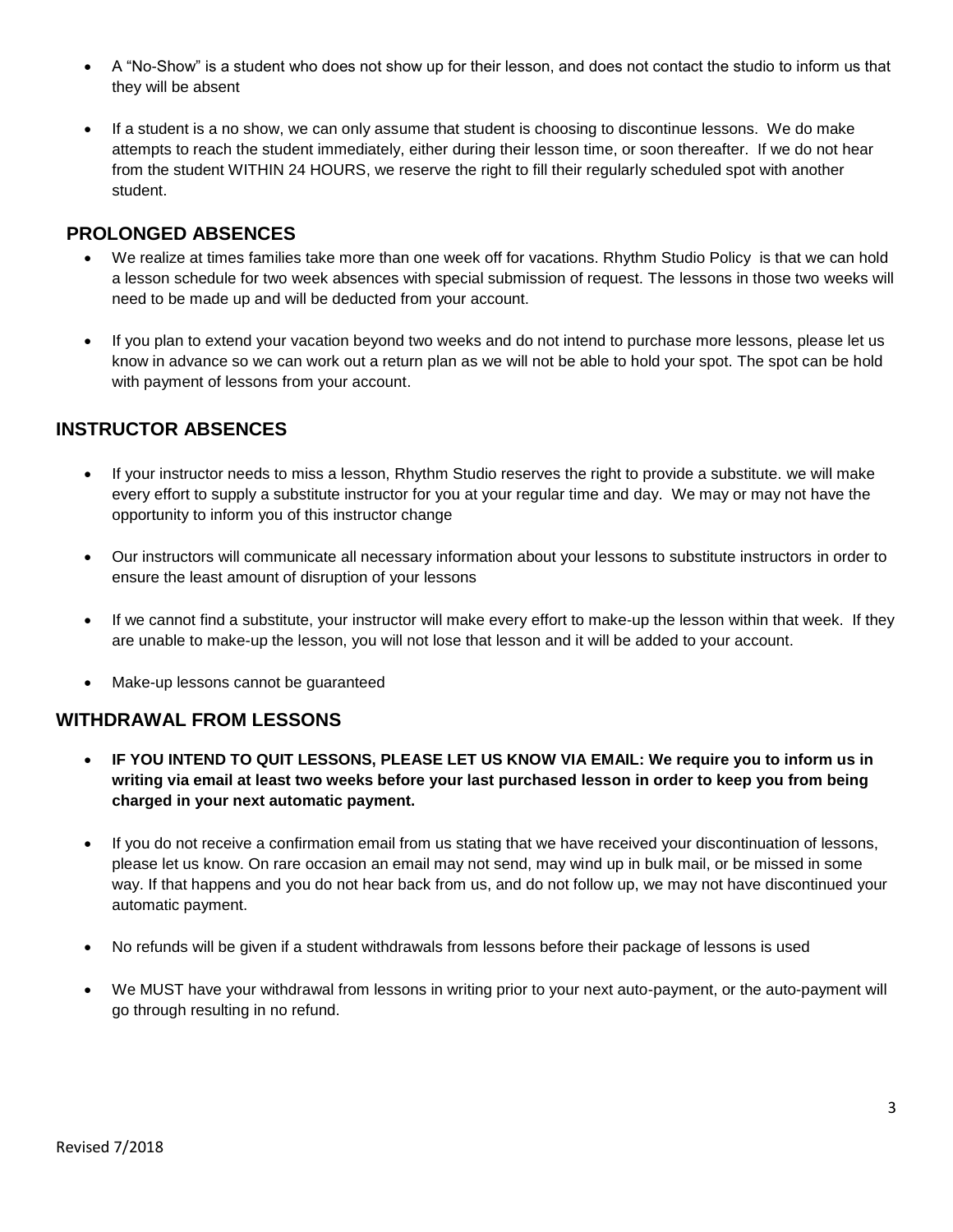- A two week notice is required to discontinue lessons. Withdrawal must be done in writing via email or in person with our reception staff so you can fill out a discontinuation form. One of these two discontinuing options MUST be completed in order to stop monthly payments. Withdrawal will not be accepted if you call or tell your instructor.
- If you inform Rhythm Studio of your discontinuation via email, please ensure you receive a reply email to be sure we received it and will not charge you for your next package of lessons.
- Refund for remaining lessons will not be provided.

### **MANAGING YOUR MINDBODY/RHYTHM STUDENT ACCOUNT:**

- When you enroll with us, you receive a "Welcome" email and are given an online account or "profile"
- You will receive an email with your login and password in the welcome email. **To view your account** go to our website: www.rhythmmusicstudio.com and login at the top of the page at "Student Login"
- Through this account you can check on how many lessons you have scheduled, your previous visits and purchase more lessons
- Please keep an updated credit or debit card on file. If you are on your last lesson and are due to be charged yet your card fails, you risk being taken off the schedule.
- It is very important to keep this online profile up to date, as we may need to use the emergency contact
- You can also download an app or web search through "MINDBODY ONLINE"

#### **AUTO-EMAILS**

- It is very important that we have a current email in the student profile. Much of our correspondence is through that email. Ensure it is an email you check often
- In order to receive these emails you must click "opt in" on your profile
- All of your receipts, whether purchased in the studio or online will go to your email
- You will receive an email when you are scheduled
- An email reminder will be sent to you when you have two lessons remaining in your package.
- You will receive an automated email the day before your lesson asking you to confirm you will be attending your lesson. Please confirm your lesson if you will be attending by clicking "confirm."

#### **IMPORTANT INFORMATION ABOUT YOUR NOTIFICATIONS**

- If you do not receive a confirmation email the day before your lesson it can mean several things.
	- 1. You did not submit "opt in" for emails when enrolling
	- 2. Your email is no longer allowing our auto emails, so you may want to check your bulk/spam mail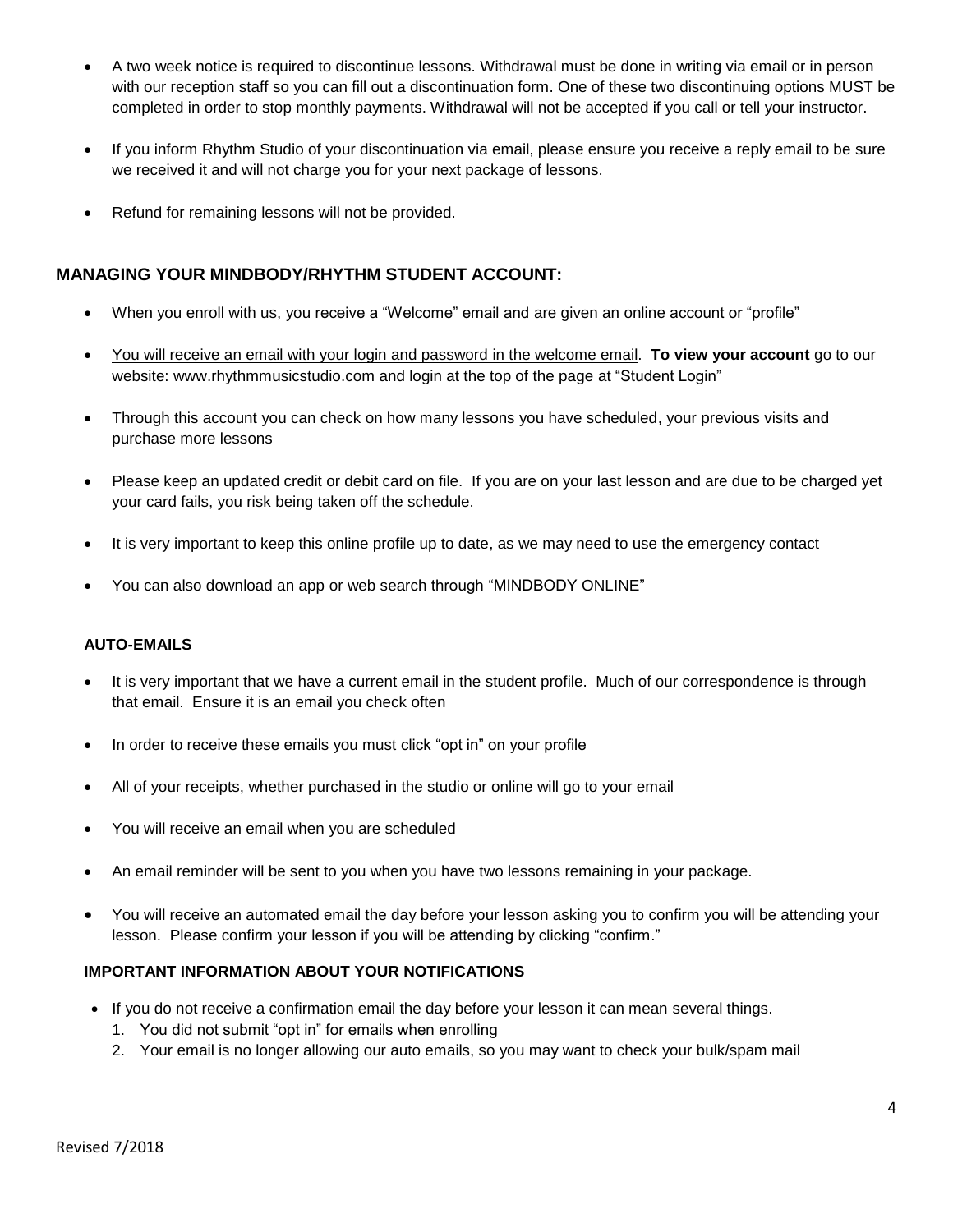- 3. You have not purchased another package of lessons, so you are not scheduled. We cannot put you on the schedule if there are no lessons purchased to schedule.
- 4. We may have made a mistake in not scheduling you with lessons purchased. Therefore, it is very important to inform us if you do not receive these emails, as we want to correct it immediately.
- We ask that you inform the studio via email least 14 days before your last lesson of your package if you wish to discontinue lessons. This is to allow us time to ensure your card will not be run for more lessons. Email: contact@rhythmmusicstudio.com

#### **HOLIDAYS**

 Rhythm Music and Performing Arts Studio does NOT follow all federal and state holidays and is not always closed when schools and government offices are closed.

| New Year's Day | Independence Day | <b>Christmas Eve</b> |
|----------------|------------------|----------------------|
| Easter         | Labor Day        | Christmas            |
| Memorial Day   | Thanksgiving     | New Year's Eve       |

#### **INCLIMENT WEATHER**

- We will post to our Rhythm Studio Website HOME PAGE as well as a link to a page on our website and on our Facebook page if Rhythm Studio is closing due to inclement weather conditions.
- If we cancel lessons or close due to inclement weather, you will not be charged that lesson. It will be added on to the end of your package.
- PLEASE DO NOT, venture out if you feel the conditions are too unsafe for travel. Simply please notify us if you will not be arriving due to bad weather. We will not charge you a late cancellation for reasonably bad conditions of roads or weather.

#### **WAIT LIST POLICY**

 Enrollments are processed in the order received. In some cases, students may be waitlisted due to enrollment limits in private lessons.

#### **GROUNDS AND FACILITY**

- Rhythm Music and Performing Arts Studio allows only water in the dance, performance and private lesson rooms. **NO FOOD or other drink is allowed**
- $\bullet$
- We do not allow animals in our studio
- Individuals or parents of minor children who damage instruments, grounds, or equipment will be held monetarily responsible for the cost.

#### **BEHAVIOR**

If disruptions arise by students or family members we reserve the right to withdraw students if conditions warrant.